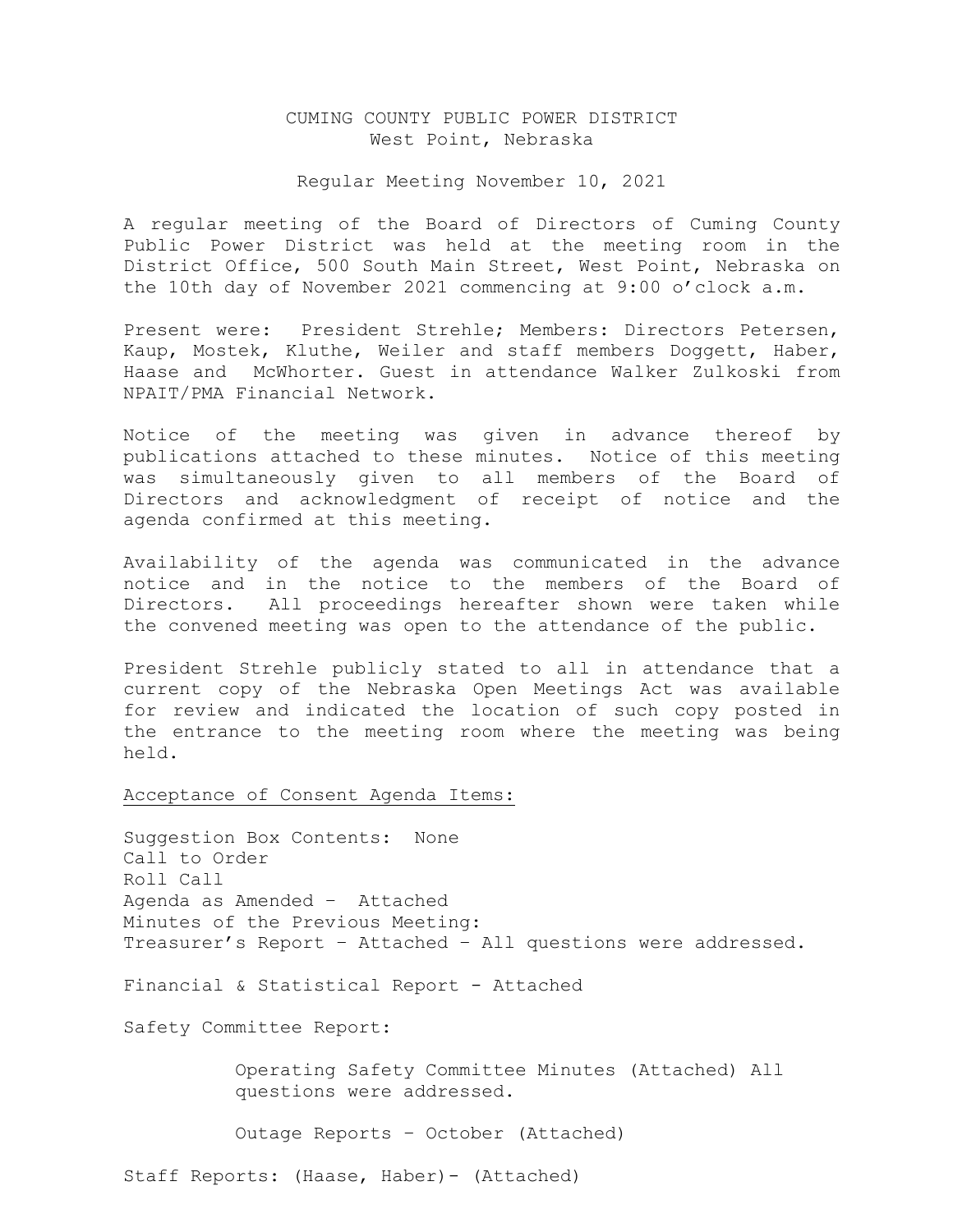# Page 2 - Minutes

(1) After discussion, a motion was made by Director Kluthe and seconded by Director Petersen **to accept the consent agenda items as presented.** After discussion, a roll call vote was as follows:

| Petersen | Yes | Mostek  | Yes |
|----------|-----|---------|-----|
| Kaup     | Yes | Strehle | Yes |
| Kluthe   | Yes | Weiler  | Yes |

Motion carried (6-0).

(2) After discussion, a motion was made by Director Kluthe and seconded by Director Mostek **to accept Bancroft Substation Agreement.** 

After discussion, a roll call vote was as follows:

| Petersen | Yes | Mostek  | Yes |
|----------|-----|---------|-----|
| Kaup     | Yes | Strehle | Yes |
| Kluthe   | Yes | Weiler  | Yes |

Motion carried (6-0).

(3) After discussion, a motion was made by Director Kluthe and seconded by Director Kaup **to approve the 3rd quarter financials as presented.** 

| After discussion, a roll call vote was as follows: |  |  |  |  |  |  |  |  |
|----------------------------------------------------|--|--|--|--|--|--|--|--|
|----------------------------------------------------|--|--|--|--|--|--|--|--|

| Petersen | Yes | Mostek  | Yes |
|----------|-----|---------|-----|
| Kaup     | Yes | Strehle | Yes |
| Kluthe   | Yes | Weiler  | Yes |

Motion carried (6-0).

(4) After discussion, a motion was made by Director Kluthe and seconded by Director Weiler **to accept the 2022 Budget Narratives.** After discussion, a roll call vote was as follows:

| Petersen | Yes | Mostek  | Yes |
|----------|-----|---------|-----|
| Kaup     | Yes | Strehle | Yes |
| Kluthe   | Yes | Weiler  | Yes |

Motion carried (6-0).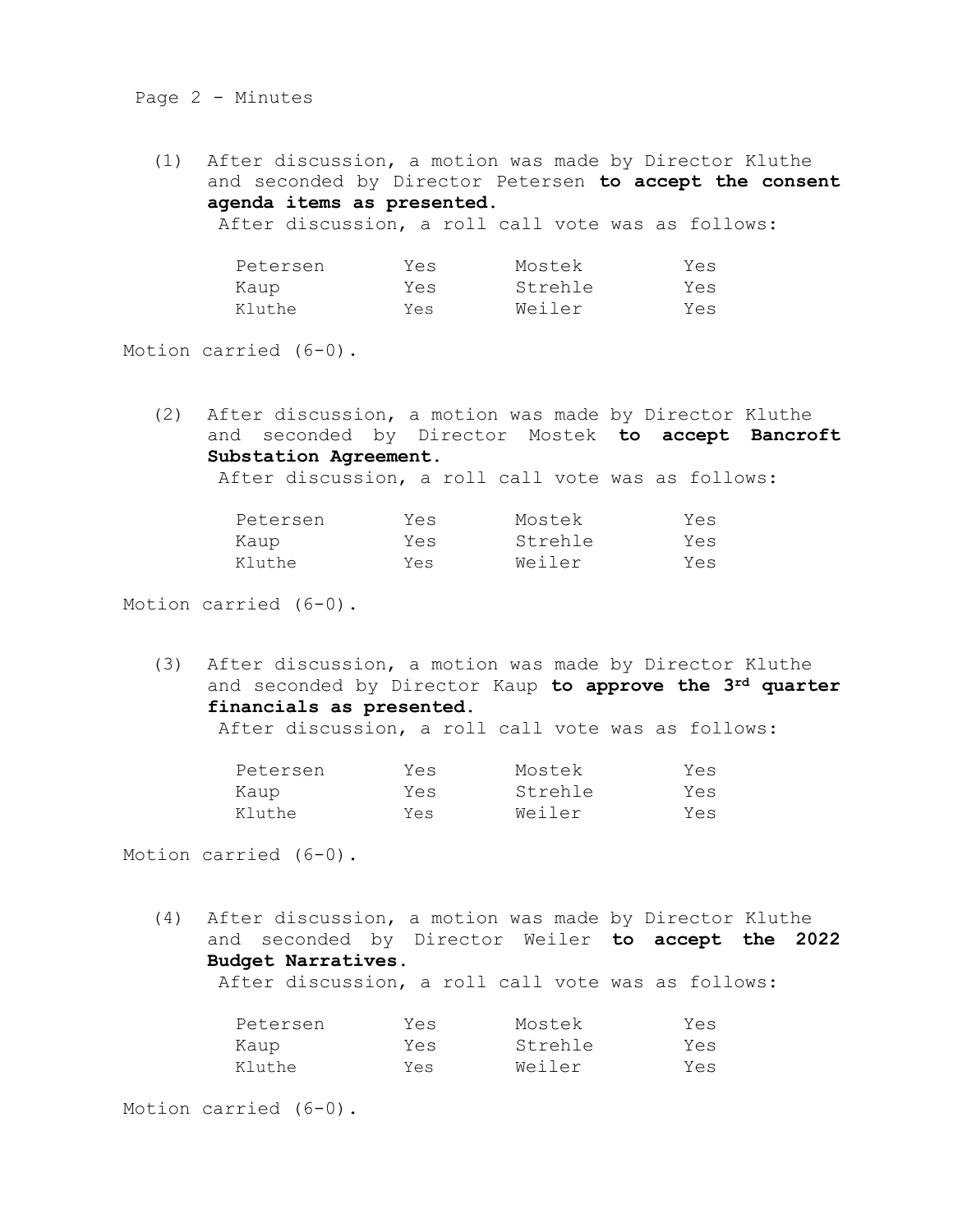(5) After discussion, a motion was made by Director Mostek and seconded by Director Petersen **to accept Resolution 2021-B.** 

After discussion, a roll call vote was as follows:

| Petersen | Yes | Mostek  | Yes |
|----------|-----|---------|-----|
| Kaup     | Yes | Strehle | Yes |
| Kluthe   | Yes | Weiler  | Yes |

Motion carried (6-0).

(6) After discussion, a motion was made by Director Petersen and seconded by Director Kaup **to approve Policy 504 – Work for Others, as presented.** After discussion, a roll call vote was as follows:

| Petersen | Yes | Mostek  | Yes |
|----------|-----|---------|-----|
| Kaup     | Yes | Strehle | Yes |
| Kluthe   | Yes | Weiler  | Yes |

Motion carried (6-0).

#### **Directors' Expense and Reports**

Director expenses were presented.

Director Kaup asked if the Fair Bid had been decided. Scott Haber stated IES was awarded the bid. CCPPD will furnish the material and they should start working after Thanksgiving.

Director Kluthe, Mostek and Strehle attended the Nebraska Advanced Nuclear Forum with Chet McWhorter. The event was well attended and there is a good backing from the senators and Nebraska Public Power.

### **Director Assignments**

NREA Annual Meeting is coming at the beginning of December. Meeting will be held in Kearney. Directors Mostek, Kluthe, Petersen and Strehle will attend the meeting with Chet McWhorter.

Director Mostek will attend the NEG&T meeting. During the meeting the budget will be discussed.

## **Old Business**

### **Bancroft Substation**

Discussion was held on the agreement. The board agreed to the Agreement and will be sign by Randy, as well as the board.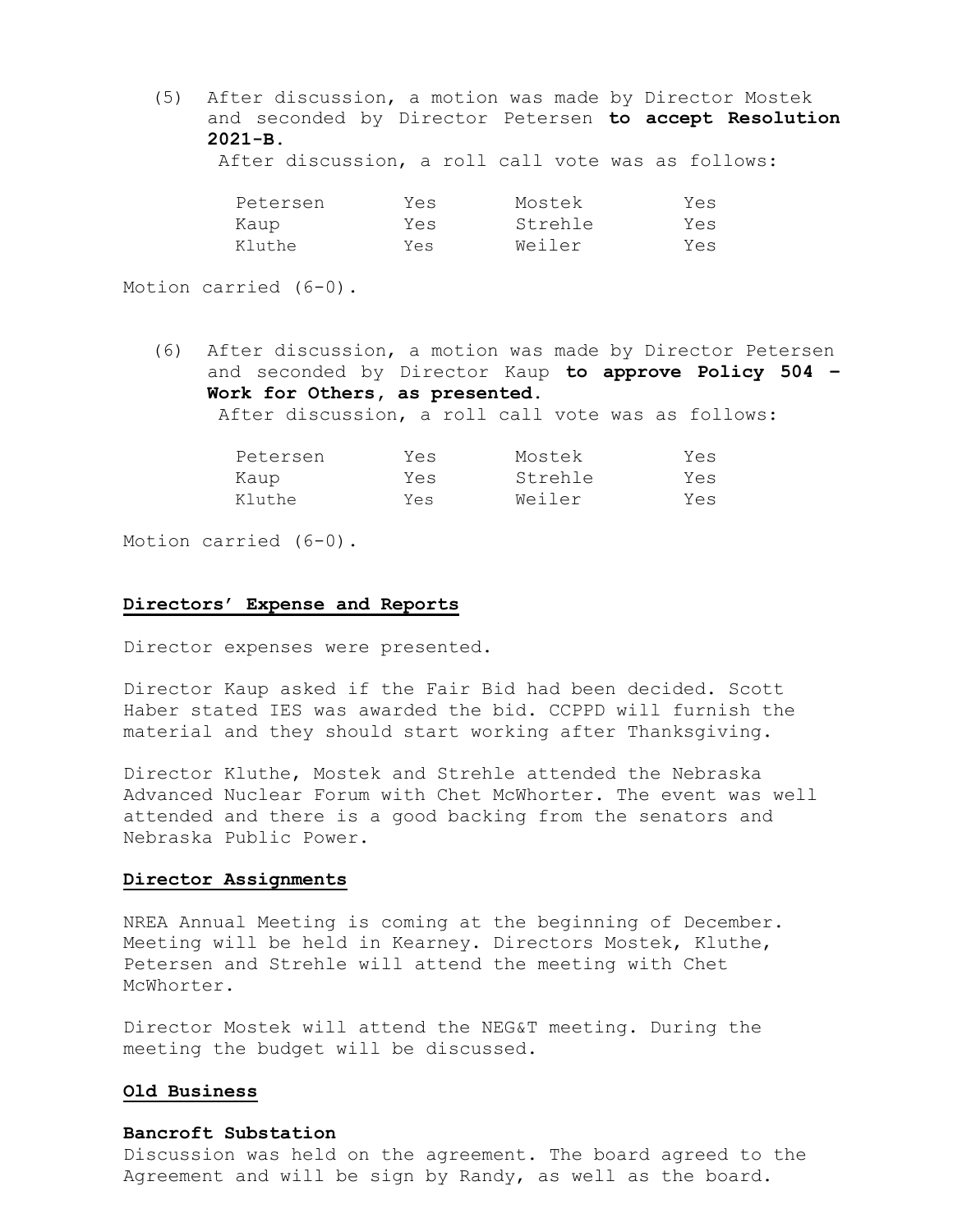### **Managers Expense & Report**

Chet McWhorter reported his expenses.

## **NREA DC Fly-In**

McWhorter had meetings with 5 delegates. Discussions were held on Infrastructure, Broadband and FEMA.

## **Solar**

Two panels are still not working on CCPPD solar, but the monthly average is still doing well.

There are a few solar projects in the que, and several others that have been in contact about installations.

# **NPPD PCA and Rates**

NPPD is still looking at a much smaller PCA for 2023. With the smaller PCA, there is the possibility that CCPPD would have to raise rates. McWhorter will continue to attend the NPPD board meetings and continue to work for our customers on this issue.

### **FERC 2222**

McWhorter continues to monitor this rule by attending webinars.

# **NPPD December Board Meeting**

NPPD Board Meeting is being held December 9th, this is the meeting that is attended by our board members. Directors Strehle, Mostek, Kluthe and Weiler will attend the meeting with McWhorter.

#### **Public Comment**

None was given

### **New Business**

# **3rd Quarter Financial & Operational Review**

Kari Haase presented the 3rd quarter financials. Discussion was held and the board approved the 3<sup>rd</sup> quarter financials.

#### **2022 Budget Narratives**

The budget narratives were presented to the board and discussion was held. The board approved the 2022 budget narratives.